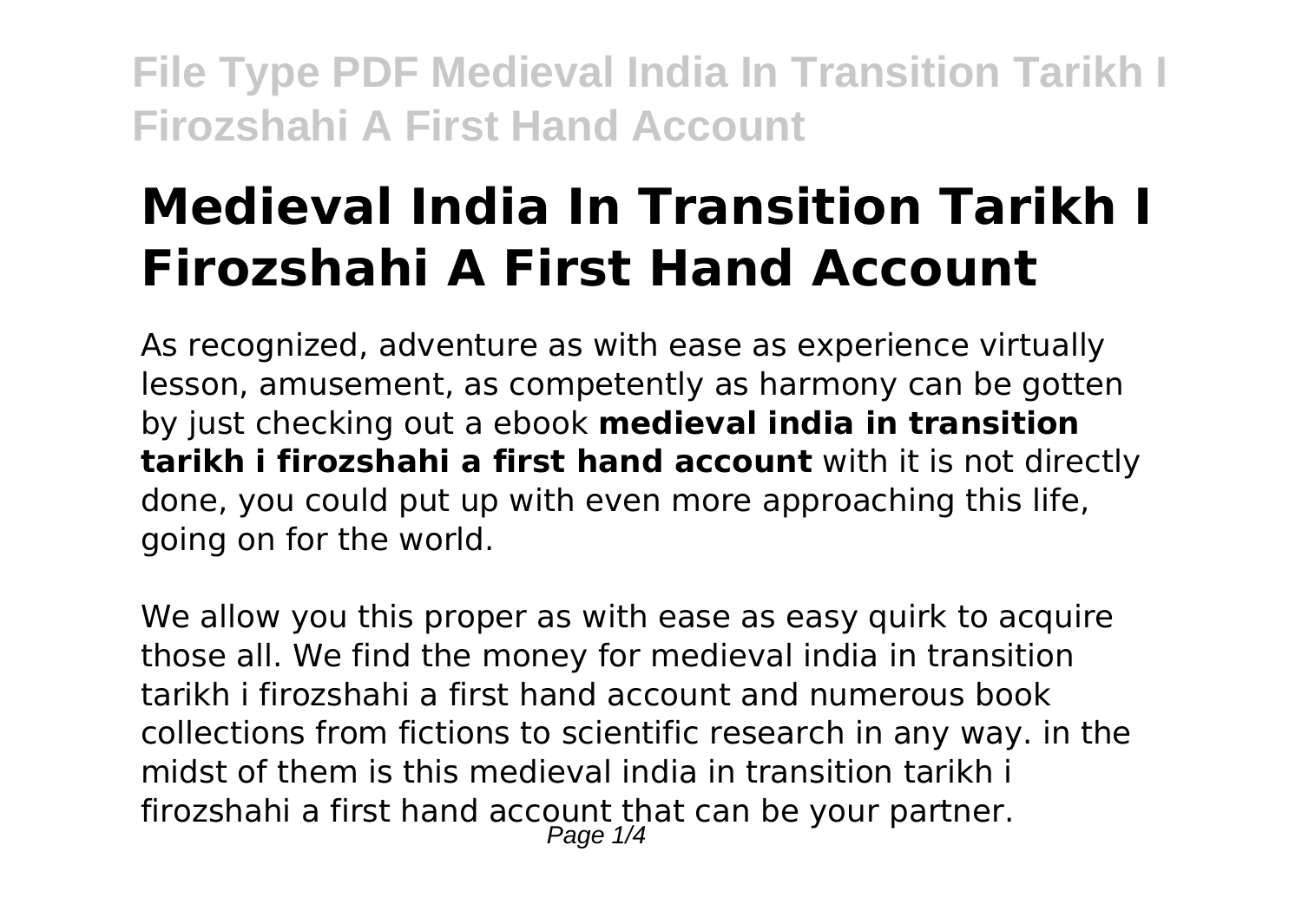Here are 305 of the best book subscription services available now. Get what you really want and subscribe to one or all thirty. You do your need to get free book access.

### **Medieval India In Transition Tarikh**

A caliphate or khilāfah (Arabic: خِلَفاَة, Arabic pronunciation: ) is an institution or public office governing a territory under Islamic rule. The person who holds this office carries the title of caliph (/ ˈ k æ l ɪ f, ˈ k eɪ-/; Arabic: خَلِفيَة Arabic pronunciation: [xæ'liː'fæh], pronunciation (help  $\cdot$  info)) and is considered a politico-religious successor to the ...

#### **Caliphate - Wikipedia**

Formal criteria must be met to define a new human-driven epoch; the geological evidence appears to do so, with 1610 and 1964 both likely to satisfy the requirements for the start of the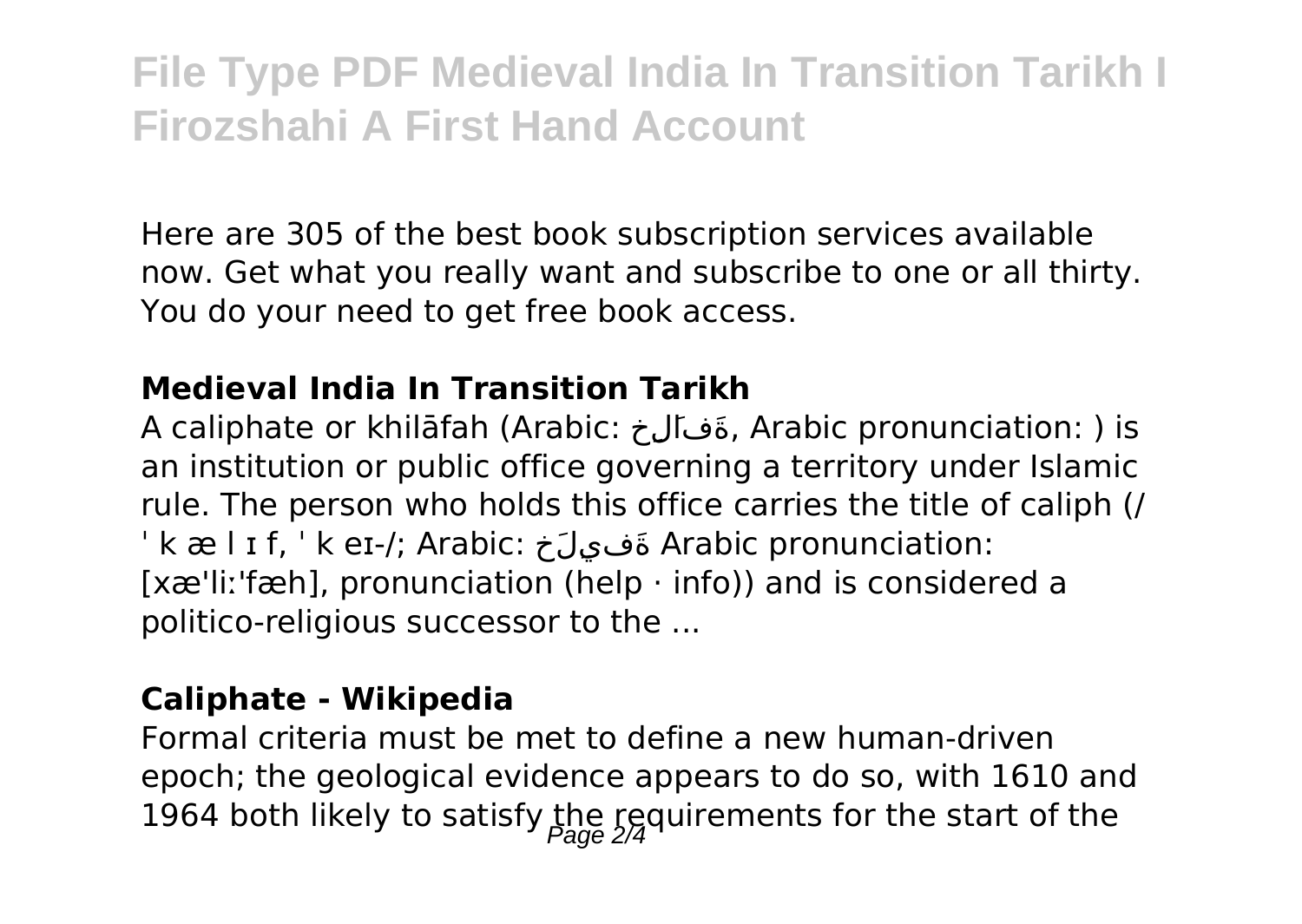Anthropocene.

## **Defining the Anthropocene | Nature**

International medieval bibliography IMB. Indexes articles on medieval subjects in journals, Festschriften, conference proceedings, and collected essays. Covers all aspects of medieval studies within the period 450 to 1500 for Europe, the Middle East and North Africa. Citations classified by date, subject and location

# **Databaser A-Ö - Stockholms universitetsbibliotek**

1857: The Indian rebellion against British East India Company, marking the end of Mughal rule in India. Also known as the 1857 War of Independence and, particularly in the West, the Sepoy Mutiny. 1858: The Mahtra War in Estonia. 1858: Pecija's First Revolt, in Ottoman Bosnia. 1858–61: The War of the Reform in Mexico. Page 3/4